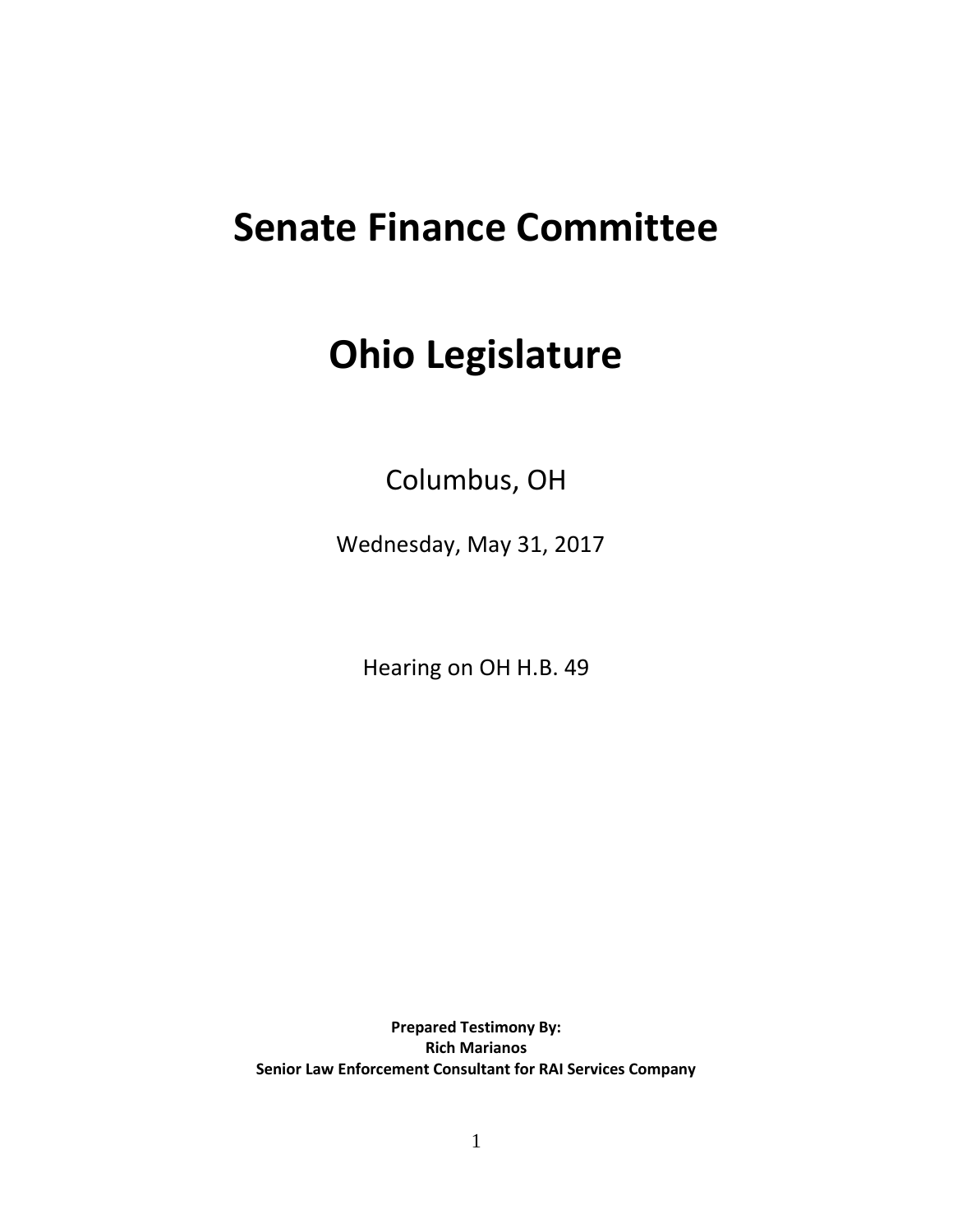Good afternoon ladies and gentlemen of the Ohio Senate Finance Committee. My name is Rich Marianos, and I am senior law enforcement consultant for RAI Services Company.

Let me start by telling you a little about my background. I retired from a 27-year career at the Bureau of Alcohol, Tobacco, Firearms and Explosives (ATF) as Assistant Director. During my ATF career, I conducted, supervised and oversaw investigations into organized crime, counterterrorism, drug trafficking organizations and violent crime.

My ATF experience also includes the position of Special Agent in Charge of the Washington Field Division, and Deputy Chief of ATF's Special Operations Division.

In addition to my consultation duties for Reynolds, I am also an Adjunct Professor at The George Washington University in Washington D.C., where I teach courses in Political Violence and Terrorism. Let me state that if you cannot tell by my background, crime prevention and security are things that I take very seriously.

As you know, H.B. 49 as originally introduced would increase the cigarette excise tax by \$0.65 per pack, bringing the state's tax rate up to \$2.25 per pack. This would make Ohio's cigarette excise tax one of the highest in the nation, several times higher than similar taxes in the bordering states of West Virginia (\$1.20/pack), Kentucky (\$0.60/pack) and Indiana (\$0.995/pack), making it easy to see why smugglers will find selling their illicit cigarettes in Ohio so attractive.

These disparities provide huge profit opportunities for criminals. For example, a van smuggling 50 cases of cigarettes (3,000 cartons) from Wheeling, West Virginia, to Columbus, Ohio would have gross profits of nearly \$60,000. The gross profits from a U-Haul on the same route can be 15-times that amount.

Let me give you some background on exactly what the Ohio cigarette market looks like. Tax-paid sales data suggest that after the 2005 Ohio cigarette tax increase from \$0.55/pack up to \$1.25/pack, cigarette volume dropped 21 percent across the state. Over the same period, nearly all of Ohio's bordering states (with the exception of Michigan and Pennsylvania) saw double-digit percentage growth

2